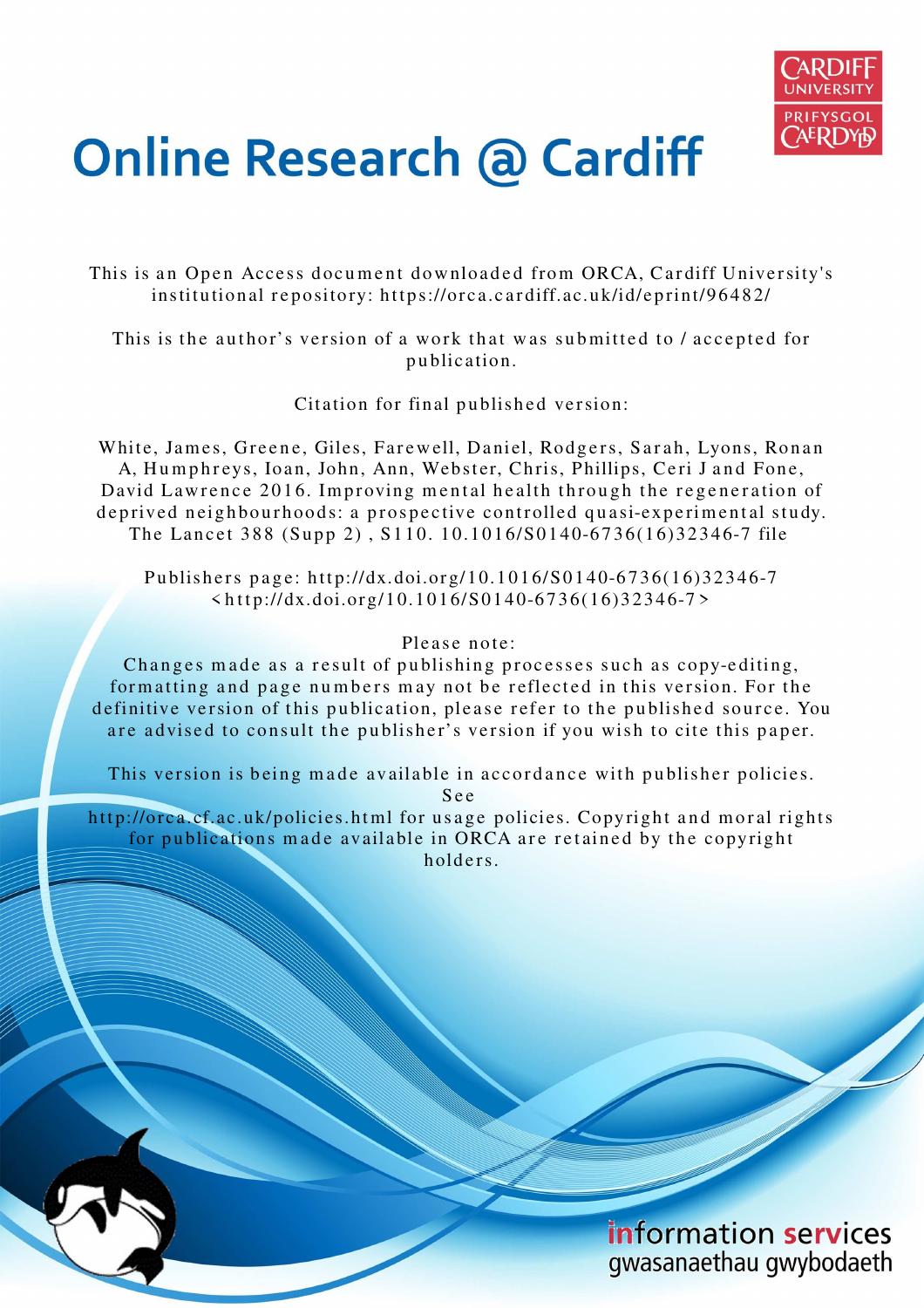## **Improving mental health through the regeneration of deprived neighborhoods: A prospective controlled quasi-experimental study**

James White, PhD<sup>12</sup>

Giles Greene, PhD <sup>3</sup>

Daniel Farewell, PhD <sup>3</sup>

Sarah Rodgers, PhD<sup>4</sup>

Ronan A Lyons, MD<sup>4</sup> (professor)

Ioan Humphreys, MSc<sup>5</sup> (early career researcher)

Ann John,  $MD<sup>4</sup>$ 

Chris Webster, PhD  $<sup>6</sup>$  (professor)</sup>

Ceri J Phillips, PhD  $<sup>5</sup>$  (professor)</sup>

David Fone, MD  $<sup>3</sup>$  (professor)</sup>

<sup>1</sup> South East Wales Trials Unit (SEWTU), School of Medicine, Cardiff University, Cardiff. CF14 4YS. Wales, United Kingdom.

 $2^2$  Centre for the Development and Evaluation of Complex Interventions for Public Health Improvement (DECIPHer), School of Medicine, Cardiff University, Cardiff. CF14 4YS. Wales, United Kingdom.

<sup>3</sup>Institute of Primary Care & Public Health, School of Medicine, Neuadd Meirionnydd, Cardiff University, Heath Park, Cardiff. CF14 4YS. Wales, United Kingdom.

4 Farr Institute, College of Medicine, Swansea University, Swansea. SA2 8PP. Wales, United Kingdom.

<sup>5</sup>Swansea Centre for Health Economics, College of Human and Health Sciences, Swansea University, Singleton Park, Swansea. SA2 8PP. Wales, United Kingdom.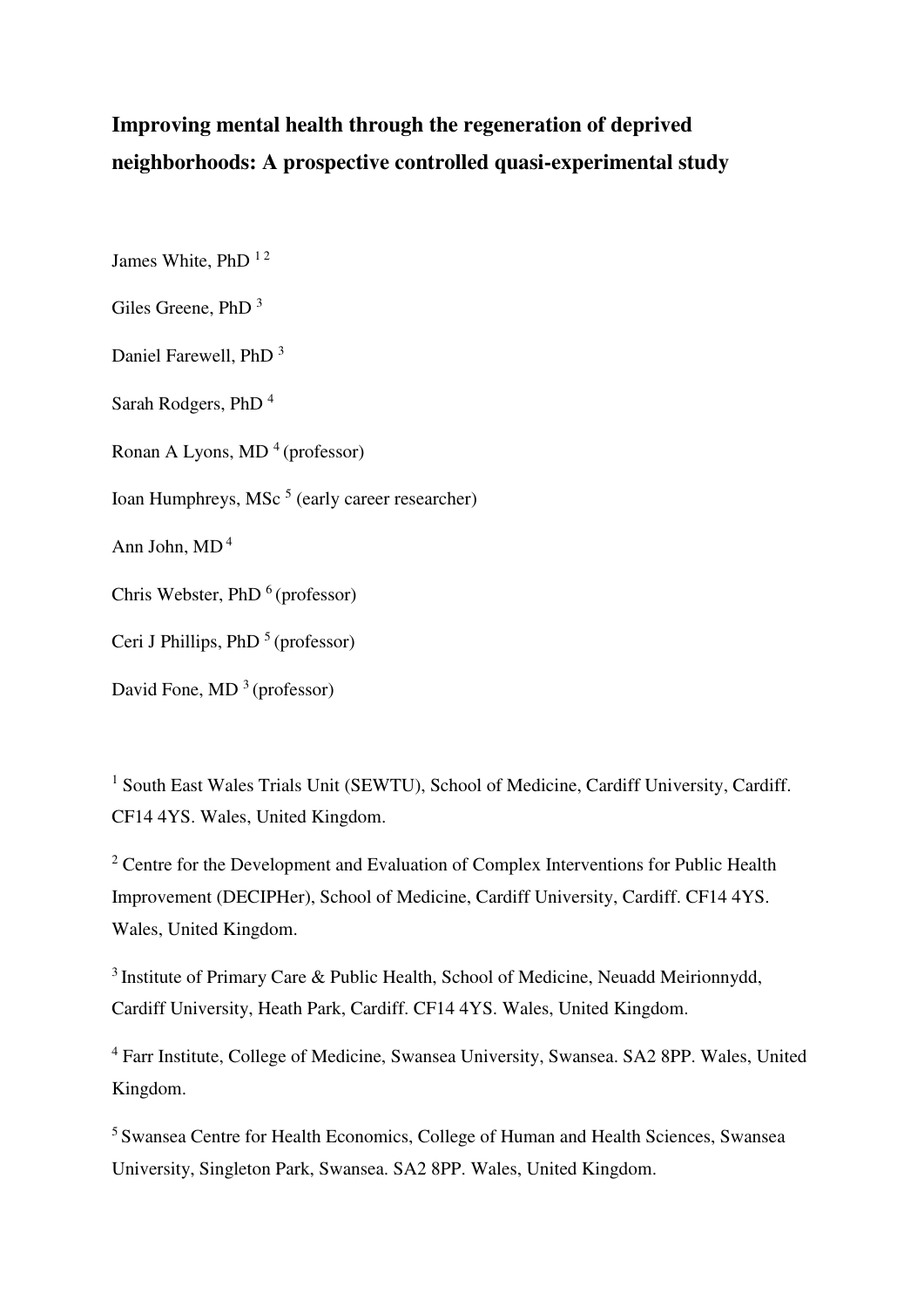<sup>6</sup>The University of Hong Kong, Faculty of Architecture, Department of Urban Planning and Design, Pokfulam, Hong Kong.

**Correspondence:** James White, PhD, [whitej11@cf.ac.uk,](mailto:whitej11@cf.ac.uk) South East Wales Trials Unit (SEWTU), School of Medicine, Cardiff University, Cardiff. CF14 4YS. Wales, United Kingdom. Dr White is not an early career researcher.

**Online protocol:** <http://bmjopen.bmj.com/content/4/10/e006530.short>

**Word count:** 348 words in abstract

**Background** Policymakers often target deprived neighborhoods for regeneration with the expectation that population health will improve, since housing and neighborhoods of low quality, as well as the social and economic determinants of poor health, are concentrated in the most deprived areas. Our aim was to examine the effects of Communities First, a Welsh Assembly Government community-led program of neighborhood regeneration targeted at the 100 most deprived electoral wards in Wales (United Kingdom) on mental health.

**Methods** Information on Communities First regeneration activities in 35 intervention lower super output areas (LSOAs) (n=4,197 subjects) and 75 control LSOAs (n=6,695 subjects) were linked to data from the Caerphilly Health & Social Needs Electronic Cohort (eCATALyST) study, a prospective cohort study in 2001 (before regeneration) and 2008 (after regeneration). Communities First was delivered through multi-agency partnership boards in each of the 22 local authorities. Boards worked with residents to identify and secure funding for regeneration activities. The primary outcome was the change in Mental Health Inventory (a population-based measure of anxiety and depressive symptoms) between 2001 and 2008 recorded in eCATALyST. We examined the changes in mental health in intervention LSOAs in comparison to control LSOAs, using propensity score matching (1:1 ratio) to balance the level of socioeconomic disadvantage across groups. Sensitivity analysis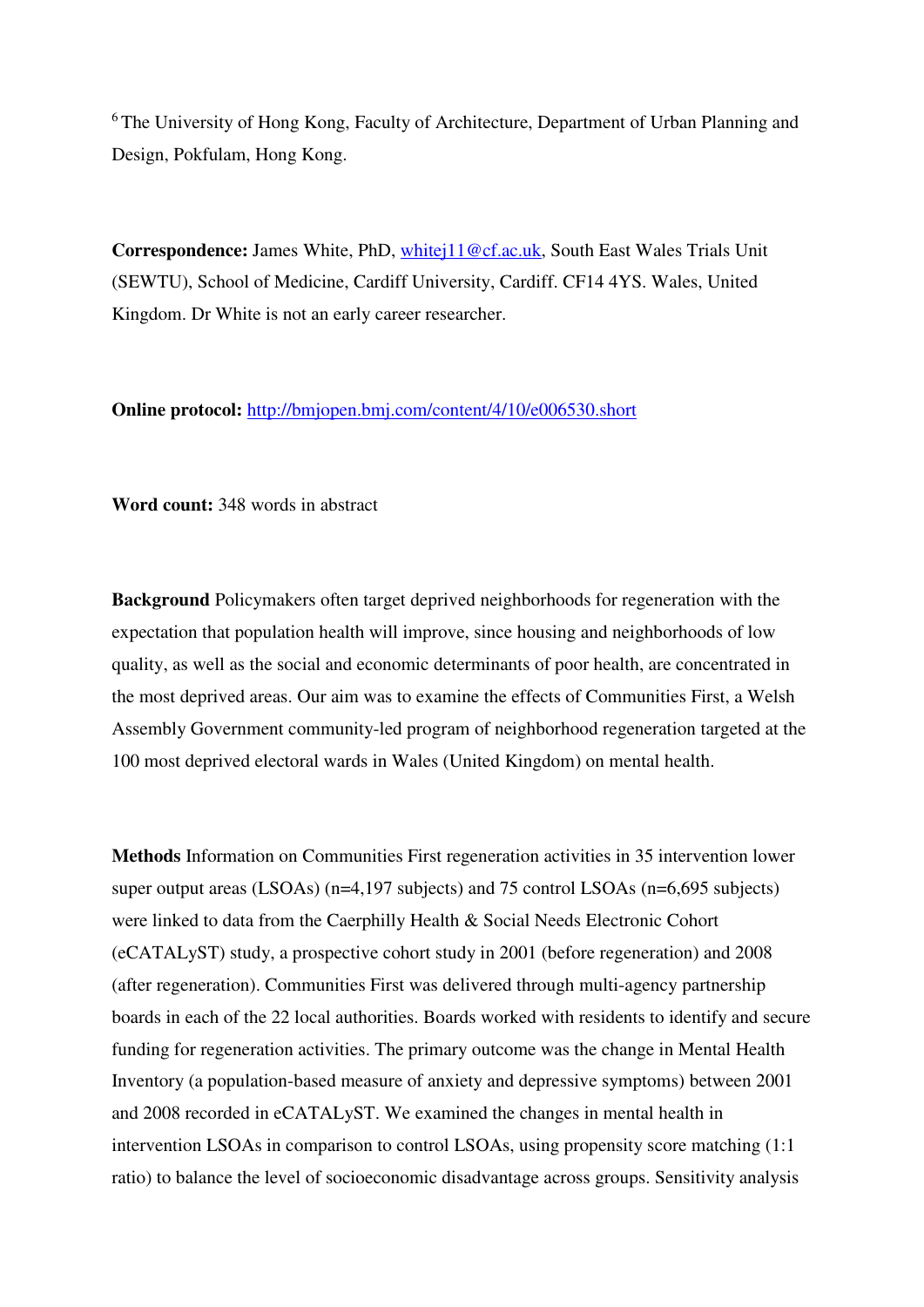examined the impact of length of residence in an intervention area and six types of regeneration activity.

**Findings** 1,500 regeneration projects were funded 2001 to 2008. Before regeneration mental health was worse in the intervention (mean =  $66.6$ , SD = 22.3) than control group (mean = 71.0, SD = 20.8). After propensity score matching, regeneration was associated with an improvement in the mental health of intervention compared to control group residents (β coefficient = 1.54; 95% CI 0.50 to 2.59), suggesting inequalities in mental health narrowed. We found evidence of a dose response relationship between length of residence and improvements in mental health ( $p = 0.05$  for trend). We could not attribute improvements to any one type of regeneration activity.

#### **Interpretation**

Targeted regeneration directed by the residents of deprived urban communities may help to reduce inequalities in mental health.

**Funding** This study was funded by grants from the National Institute for Social Care and Health Research (RFS-12-05). This work is undertaken with the support of The Centre for the Development and Evaluation of Complex Interventions for Public Health Improvement (MR/KO232331/1) and the Farr Institute of Health Informatics Research.

#### **Contributors**

GG, JW, and DF critically appraised the research papers. CW, DF designed the methods classifying interventions funded by Communities First. GG, DF, FD, SR and DF designed the statistical analysis. RAL, AJ and SR led the use of SAIL methodology. JW is principal investigator. DF is the principal investigator of the eCATALyST study. JW and GG wrote the manuscript and all authors contributed to critical revision of the final version. All authors have contributed to the scientific content of the abstract and have seen and approved the final version for publication.